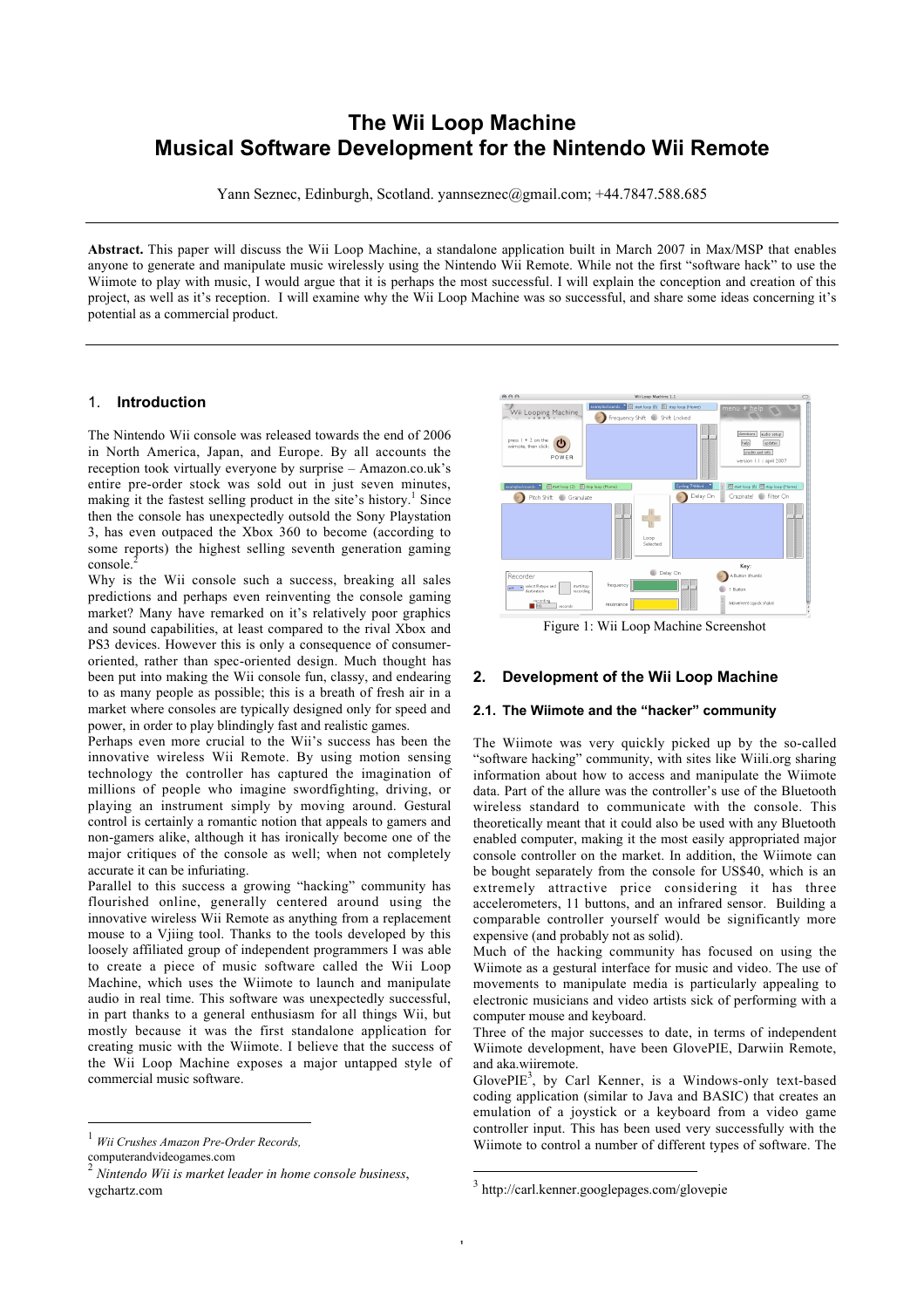interface is not particularly user friendly, however, and someone without at least some coding knowledge would be unable to do anything complex.

Darwiin Remote<sup>4</sup>, by Hiroaki, is a nicely designed software interface for the Wiimote on Mac OS X. It accesses the Wiimote automatically and allows you to use it as a mouse replacement, or to control other software. While very simple to use and well designed, Darwiin is not a very powerful tool.

Aka.wiiremote,<sup>5</sup> however, is an extremely powerful object for Max/MSP that facilitates access to the Wii Remote data. Created by Masayuki Akamatsu, it has been continuously updated since it's release, and now boasts full data capture from the Wiimote as well as many of the peripheral controllers (nunchuck, classic, etc). It is well designed and easy to use, with a very nice help file. The only downsides are that you must be quite familiar with Max/MSP to take advantage of its features, and it is only available for Mac OS X. Similar Max objects have appeared for Windows, although nothing quite as powerful.

Although many pieces of computer software have been released in the past few months that use the Wiimote to control music, video, games, and much more, GlovePIE, Darwiin, and aka.wiiremote have been perhaps more important, in that they are tools that allow for the relatively easy development of software to use the Wiimote. Nearly all independent computerbased Wiimote software is indebted to at least one of these three tools.

#### **2.2. The concept**

In March of 2007 I decided to use the aka.wiiremote object in Max/MSP to create a piece of standalone Wiimote-enabled music software as part of my Sound Design Masters course at the University of Edinburgh. I wanted it to be loop-based, much like Ableton Live, and at every point I wanted to make it simple and straight forward, easy enough for anyone to use. I had found then, and I still find to a certain extent, that nearly every software tool for using the Wiimote was unnecessarily difficult to use, and accessible only to coders and programmers. In addition, I generally find that most "pro-sumer" music creation software (Reason, Live, etc) has a relatively steep learning curve, shutting out a vast quantity of people who want to make music but do not have the time or prior knowledge needed in order to do so. These two concerns, I felt, could be addressed and combined with the general enthusiasm for the Wiimote by gamers and non-gamers alike.

#### **2.3. Building the Machine**

Although linking the controller to the computer can be a bit confusing at first, as a general rule the aka.wiiremote object is quite simple to use and allows very easy access to the data from the Wiimote. However I soon learned, as have most independent Wiimote developers, that this data is quite difficult to use and manipulate.

While using movement to control various musical parameters from filter frequency to grain location is an exciting concept, accelerometers are not necessarily a very efficient way to achieve those goals. The three accelerometers in the Wiimote can very accurately measure rotation, which means that slow turning motions can be used effectively, but this is a rather boring method of manipulating music, and is not what people expect or want to do with a Wii controller. Faster or more drastic movements are much more difficult to track, as the accelerometers only give useful data whilst the Wiimote is moving. It is very difficult to accurately describe mathematically where someone has moved the controller, or how far. This in turn makes designing musical applications for the accelerometer data quite problematic (particularly for a musician with no mathematical training).

Unfortunately, the first thing most people do when picking up a Wiimote is swing it about like a sword  $-$  a far cry from the delicate movements that are easy to track and map to musical parameters. Therefore I decided to create some effects that would take advantage of these extreme movements, if not entirely accurately.

The infrared sensor in the Wiimote is, of course, far more precise than the accelerometers, and is used by pointing towards the screen. This sort of tool has huge potential in terms of musical interface, but requires a "sensor bar" to triangulate the infrared signal and turn it into useful data. The Wii console comes with a sensor bar, and they are not terribly difficult to build (regular LED's work fine, as do two candles). However when starting the Wii Loop Machine I decided not to force people to locate or build another peripheral in order to use my software. I wanted to have as much control over the final product as possible, and including an infrared system would have been just another variable to control.

#### **2.4. Making the musical side of things**

My goal for the Wii Loop Machine (WLM) was to essentially make a very simple version of Ableton Live, in the sense of a tool for controlling and manipulating loops of audio. However I wanted to make my software as accessible as possible to nonmusicians and non-programmers. I thus settled on dividing the interface into four "modules", corresponding to the four directional arrows on the Wiimote. Three of these are looping audio players, and the fourth is a very simple subtractive synthesizer.

The audio modules each have different effects that are activated by pressing one of the buttons, and manipulated by moving the controller. Any number of audio files can be loaded into each module (by dragging a folder over the module), and the loops are selected and launched with the controller.

I was not sure how much quantization to build into the WLM. On the one hand a system that always plays the loops in time will always sound "right", but it also takes away a good deal of control and feedback. Having no quantization, on the other hand, forces the user to listen carefully and work on their timing. This can be frustrating, but more importantly it can be rewarding. A truly musical interface must be designed with the "dexterity/musical result curve" <sup>6</sup> in mind; it must be set up to give the user a sense of accomplishment in order to encourage them to do more. A lack of quantization, I decided, could create that challenge.

I did, however, create a very simple time stretching system to make sure that all loops were played back at the same length. The top audio module is the "master" loop, and the other two loops are automatically re-pitched and re-sized correspondingly. Thus when the user launches the loops they will all be the same length.

Each module has a different set of effects. These are a granulation/pitch shifting system, a frequency shift/hold system, a filter, and a "crazinator" (a randomly variable delay effect). Each of these can be manipulated by moving the controller.

The Wii Loop Machine is far from perfect. Only one module can be selected or launched at a time, for example, and ideally

 <sup>4</sup> http://www.wiili.org/index.php/Darwiin

<sup>5</sup> http://www.iamas.ac.jp/~aka/max/

 $6$  Behrman , Designing Interactive Computer-Based Music installations' (p. 140)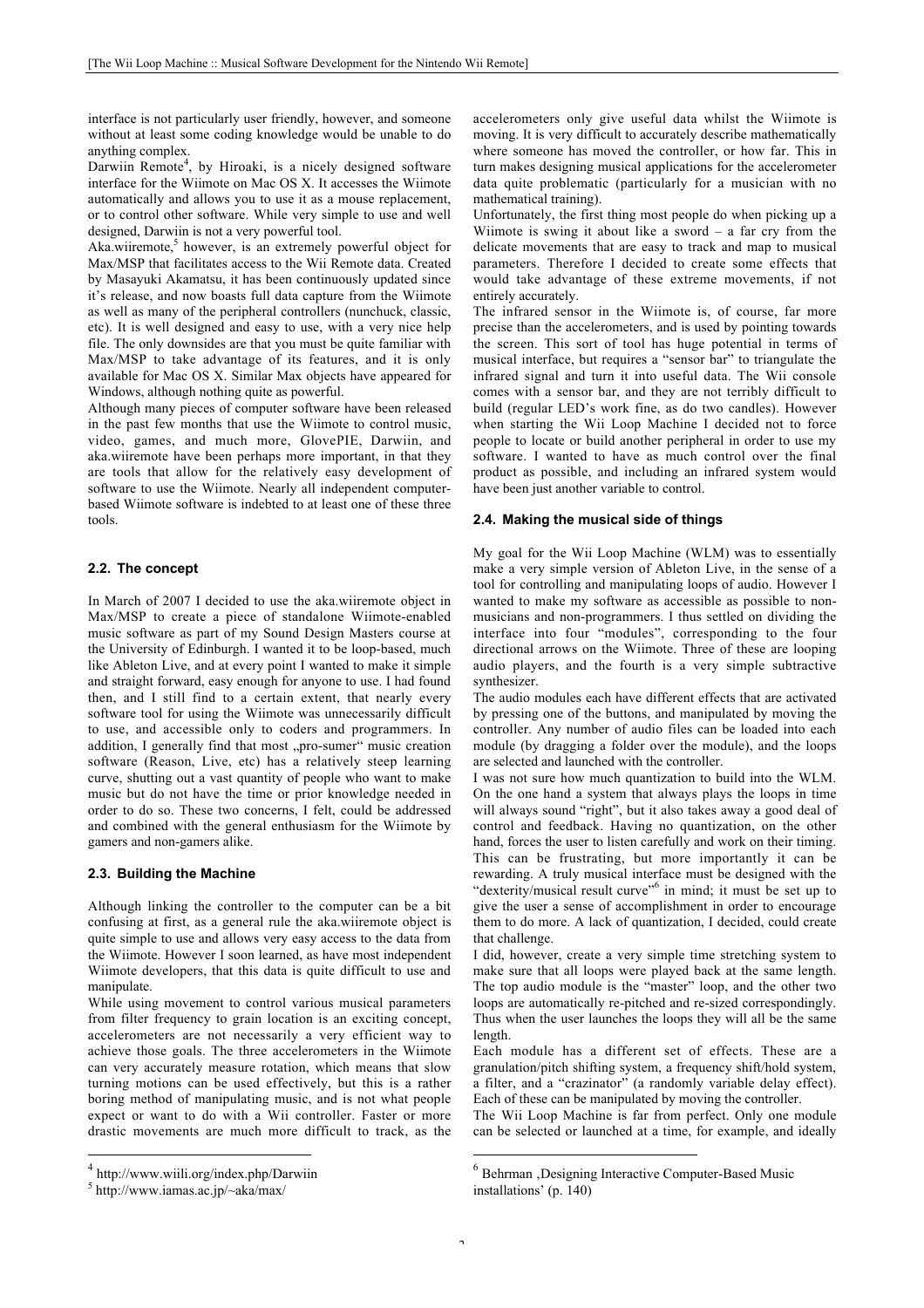the master quantization and tempo settings should be changeable. Future builds will begin to address these and many other issues.



Figure 2: Frame from the Wii Loop Machine Demo Video

#### **2.5. Release and reception**

The Wii Loop Machine was originally made as a project for my Sound Design Masters course, and as such had a very fixed deadline. I finished the software the night before the deadline, and decided to make a demo video (Figure 2) showing it in action. I shot and edited the video at 5 am and submitted the software, video, and a small writeup a few hours later. I was not sure whether what I had done would be of any interest to anyone at all.

The next day I posted the software on my blog (theamazingrolo.blogspot.com) and on the electronic music forum em411. By the end of the day I had received some very positive feedback, and within the next few days my project was featured on Engadget, Make, Amazon, and more (by way of Create Digital Music). I received phone calls from the Wall Street Journal and the Times, and hundreds of emails from all over the world. To call it a surprise would be a gross understatement – I had not imagined more than a few hundred people being interested in my project, but within a week I was getting several thousands hits and downloads a day. A very conservative estimate would put the number of Wii Loop Machine software downloads in the hundreds of thousands at least. That a Mac-only prototype software would garner so much attention is remarkable, and shows the potential for this type of application.

I was not the first person to use the Wiimote to make music on a computer, however I was the first to create a standalone software that was easily downloadable and usable by anyone with no programming or musical skills. While that can explain a certain amount of it's popularity, the continuing attention paid to the software shows that there are other underlying reasons for the success.

It would be naïve to overlook the importance of the demo video I made in the early morning hours of my submission. The video was featured on virtually every blog entry about the software, and much of the praise (and dismissals) was actually directed at my performance rather than the software itself. More than anything, though, the video contributed to the success of the software by showing the Wiimote in action making music.

Of course, the main attraction of the WLM is the appropriation of existing hardware. The vast majority of people who have used the software, I imagine, are owners of Wii consoles who are familiar with the Wiimote and are either disappointed with the games available on the console or are simply curious to see what else can be done.

The simplicity of the software appeals to most people as well. While many people have heard that it is possible to pair the Wiimote with a computer, it is certainly difficult for anyone to do without some programming skill and a fair amount of free time. My software, thanks to the aka.wiiremote object (and reasonably compliant Mac Bluetooth drivers), is quite simple for anyone to use. This applies as well to the musical side of things. I included some default audio loops, so the user can begin making music right away. The interface is fairly rigid and unchangeable, which may not appeal to hardcore musicians, but it is powerful enough for a user to feel that the music they are generating is their own.

Music production software is a big business, as the growing number of pro-sumer quality digital audio workstations can attest. Faster computers and better quality software has made the production of music accessible to more people than ever before, but there is still a large untapped market of people who want to make their own music but are unable to do so due to the learning curve and time outlay required for existing software. What the WLM proposes and delivers is a system for creating highly personalized and creative music by using familiar pre-existing tools – essentially a game where the only goal is original music. The success of the WLM shows just how universal the desire to make original music is, and it provides the tools to do so.

#### **2.6. Criticism**

Like any music software, the WLM was somewhat polarizing, and was the target of heavy critiques, some quite damning and others constructive and helpful.

The biggest complaint was that the software is currently unavailable for Windows. While not a complaint as such (actually it is quite flattering that people want a Windows version so much), it is definitely a major concern. The only reason I have not yet done so is because the aka.wiiremote object has not been successfully compiled for Windows. While this sounds simple, the true culprit is easily pairing the Wiimote with Windows Bluetooth drivers. For the moment the easiest way to do so is by using BlueSoleil, a third party Bluetooth stack, and from there either use GlovePIE or a Windows Wii Max/MSP object like tk.wii, but these methods are not yet satisfactory. I hope to find a solution and compile a Windows version within the next few months.

A more damning critique had to do with the sound and the manipulations of the audio in my demo video. The effects in the WLM, particularly the granulation and "crazinator" functions, were designed with a very specific glitchy electronic sound in mind. This sonic aesthetic, I felt, was a good match for the movements I imagined people would make with the software. While some commenters (on sites like Joystiq or Engadget) appreciated that sound, saying "That sounds like an Aphex Twin song", others said "the more he manipulated the beat the worse it sounded". <sup>7</sup> I am certain, however, that the people who left the most negative feedback did not bother to download the software and try it out for themselves, as they would have learned that my performance was only a demo showing one possible way of using the WLM.

A more confusing critique was that the software was "pointless". While that in of itself can be explained as someone who is not interested in making music, it was often followed a statement along the lines of "this could be done much better with \_\_\_\_". The blank was generally the name of some commercial hardware or software, from the Kaoss Pad to Fruity Loops.<sup>8</sup> I often found that these commenters were simply trying to show off their own knowledge of consumer level music production, and were ignorant of the possibilities that a system like mine offered. Certainly, traditional musical production tools will always offer better quality sound and far more precise

 <sup>7</sup> *Drop mad beats with the amazing Wii Loop Machine*, Joystiq.com

<sup>8</sup> *Wii Loop Machine*, The Amazing Rolo